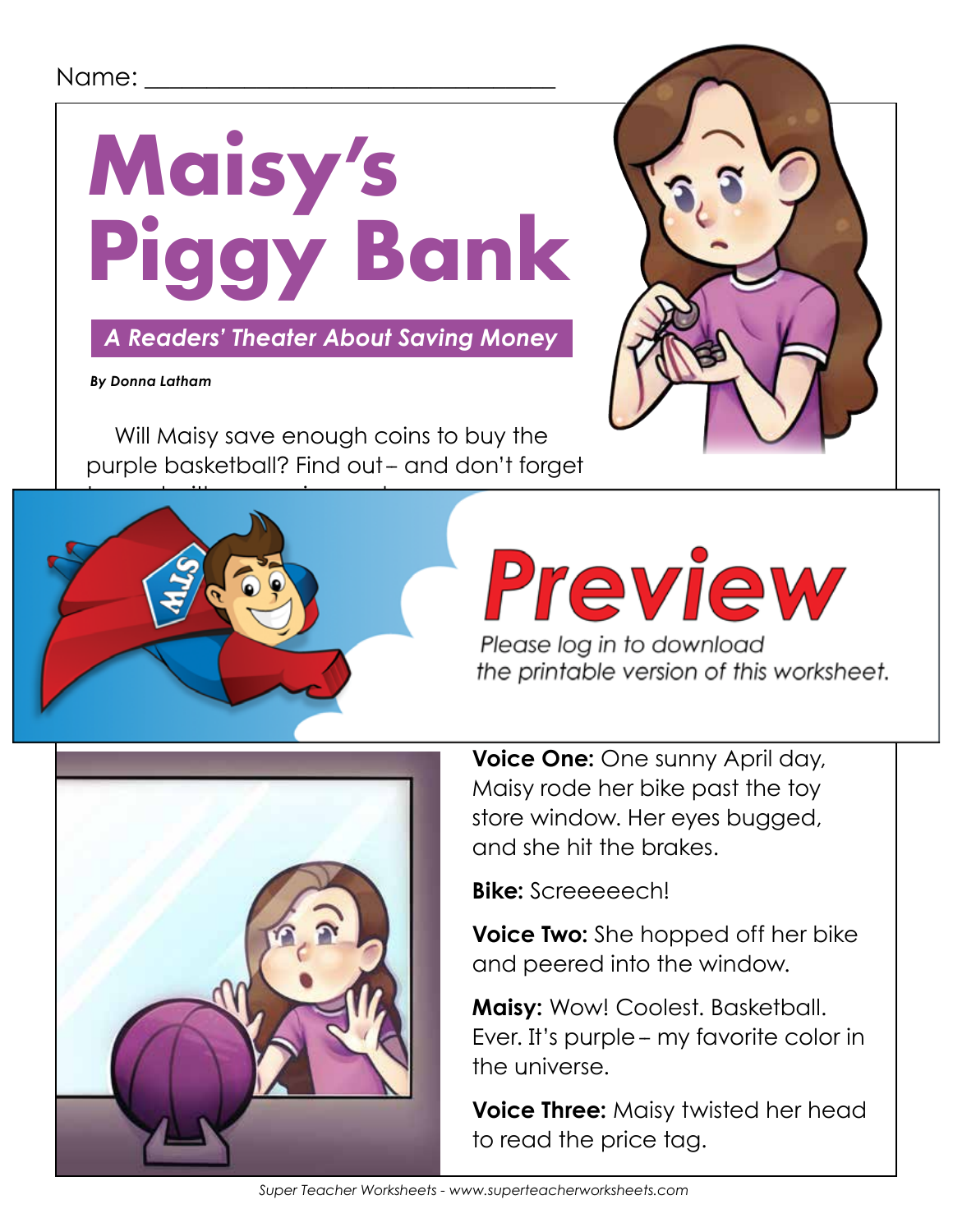**Maisy:** Yikes, \$9.99. It might as well be a million bucks. Where am I going to dig up \$9.99?

**Voice Four:** She sighed and her shoulders slumped.

**Voice Five:** Suddenly, a bright idea tapped Maisy on the back.

**Bright Idea:** Ahem! Think, Maisy, think.

**Maisy:** Got it! I'll save coins in my piggy bank.

**Bike:** Her tires squealed as she dashed back home. Squeal. Squeal. Squeal.

**Maisy:** Ta-daa! Here's my bank. Purple, of course. I'll stash pennies in



Preview Please log in to download

the printable version of this worksheet.



**Maisy:** Yay! I earned a nickel for each weed I yanked from Mr. Wong's garden. Now, I'll stash nickels in my bank.

**Voice Two:** She clinked nickels into her bank.

**All Roles:** Clink, clink, clink!

**Voice Three:** On a crisp October day, Maisy zipped on her bike to check on the basketball.

*Super Teacher Worksheets - www.superteacherworksheets.com*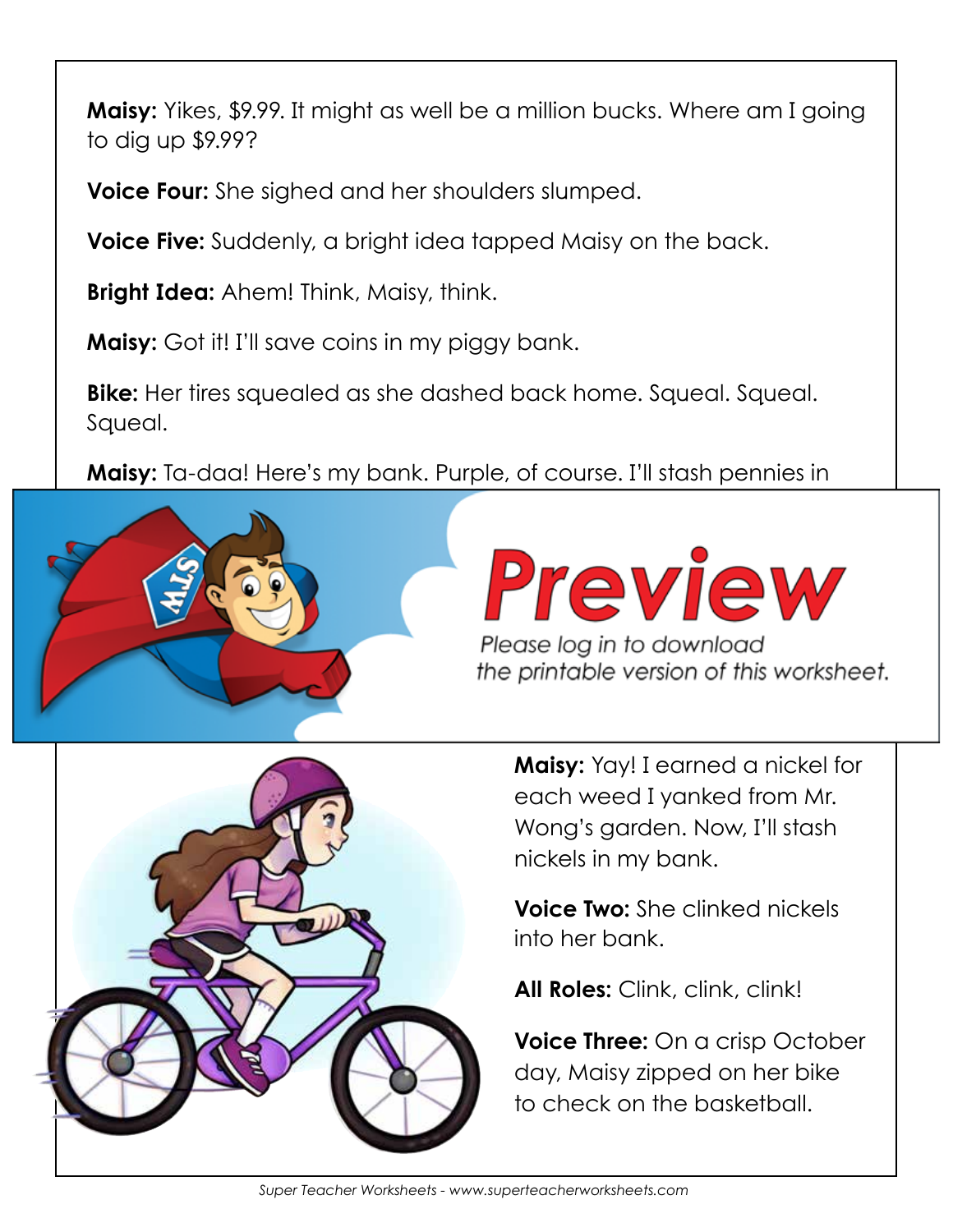**Maisy:** Phew, my basketball is still in the window.

**Voice Four:** Dimes jingled and jangled in her pockets as she raced home.

**Maisy:** I earned dimes for raking Mrs. Fiero's leaves. Now, I'll stash them in my bank.

**Voice Five:** She plinked dimes into her bank.

**All Roles:** Plink, plink, plink!

**Voice Six:** One blustery December day, Maisy trudged through snow. She peeked into the toy store. Her breath steamed up the window. She rubbed a spot clear with her mitten.



## Preview

Please log in to download the printable version of this worksheet.

**Voice One:** She plonked quarters into her bank.

**All Roles:** Plonk, plonk, plonk!

**Maisy:** Wow! My piggy bank weighs a ton. I wonder if that means I've finally, finally, finally saved enough...

**Maisy:** First, I'll shake out pennies.

**All Roles:** Shake, shake, shake.

**Maisy:** Next, I'll shake out nickels.



*Super Teacher Worksheets - www.superteacherworksheets.com*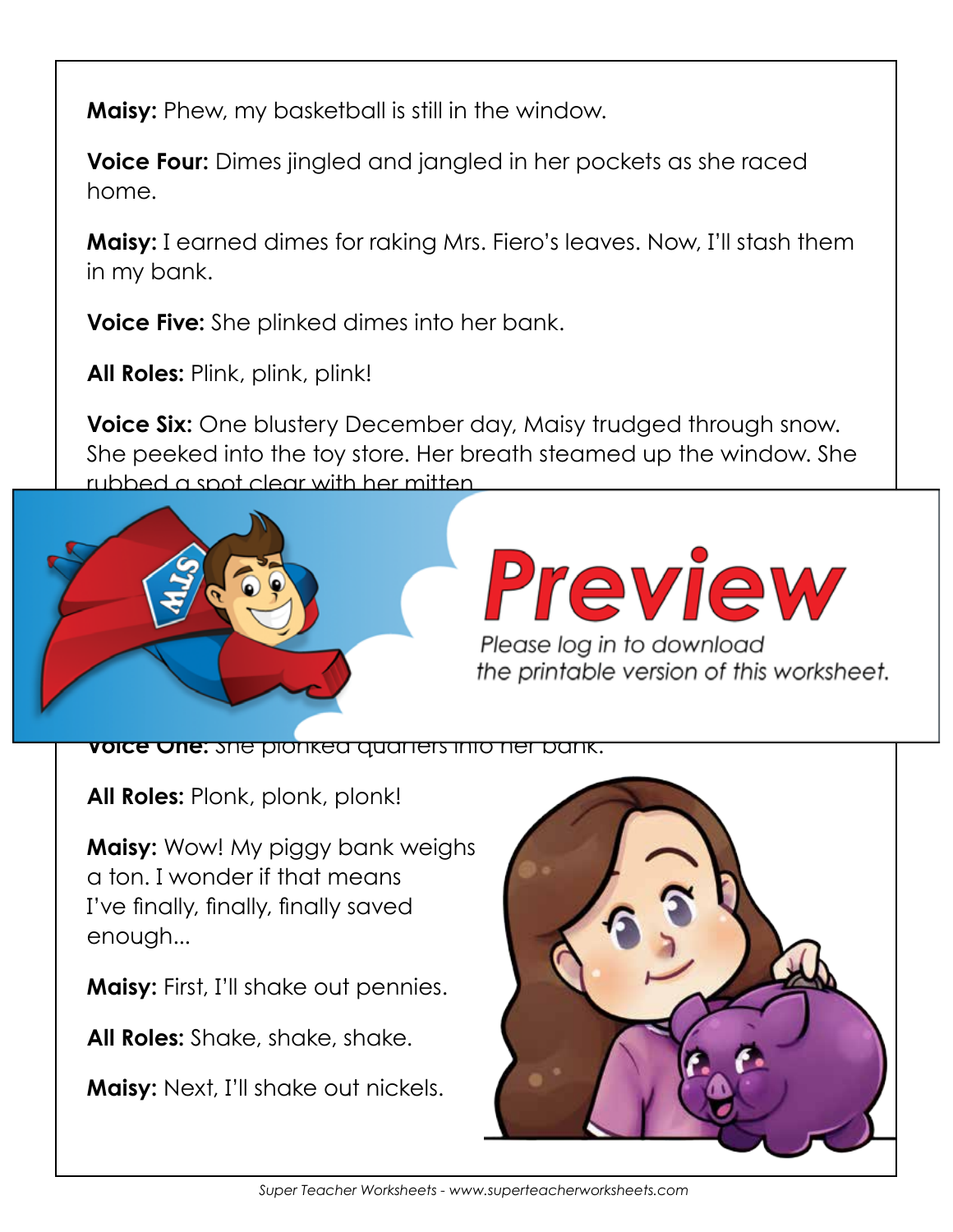**All Roles:** Shake, shake, shake.

**Maisy:** Then, I'll shake out dimes.

**All Roles:** Shake, shake, shake.

**Maisy:** Now, I'll shake out quarters.

**All Roles:** Shake, shake, shake.

**Maisy:** Finally, I'll count all the coins. Every single cent.

**All Roles:** Clank, clink, plink, plonk!





the printable version of this worksheet.

**Voice Four:** Maisy dashed to the toy store, weighted down with coins.

**Voice Five:** She charged inside.



**Shopkeeper:** Hey! Like the display? With the purple basketball and the cool, kids-sized hoop?

**Maisy:** Love it. And guess what? I finally saved enough to buy the ball. Then, I'll start saving for the hoop- and for a bigger piggy bank!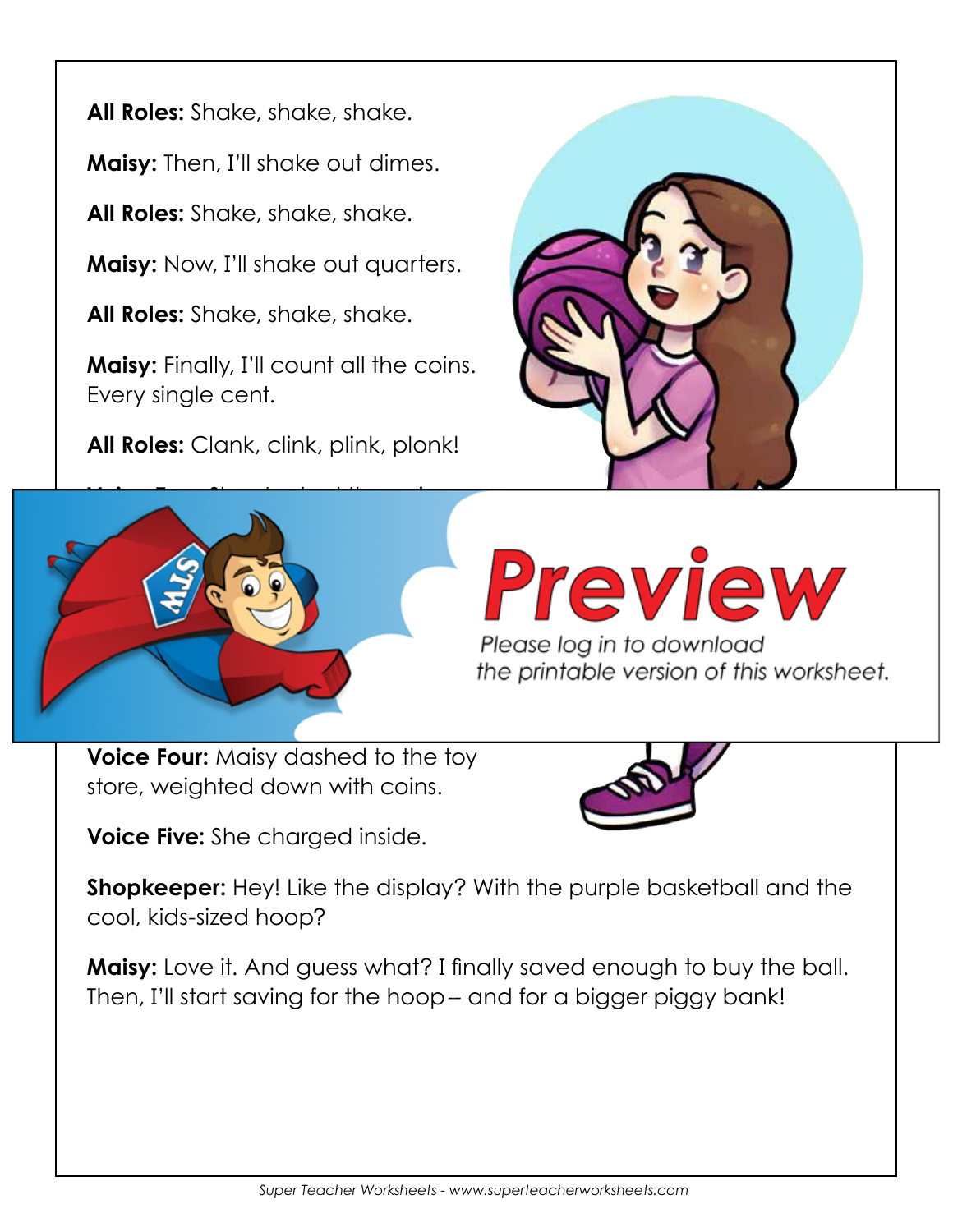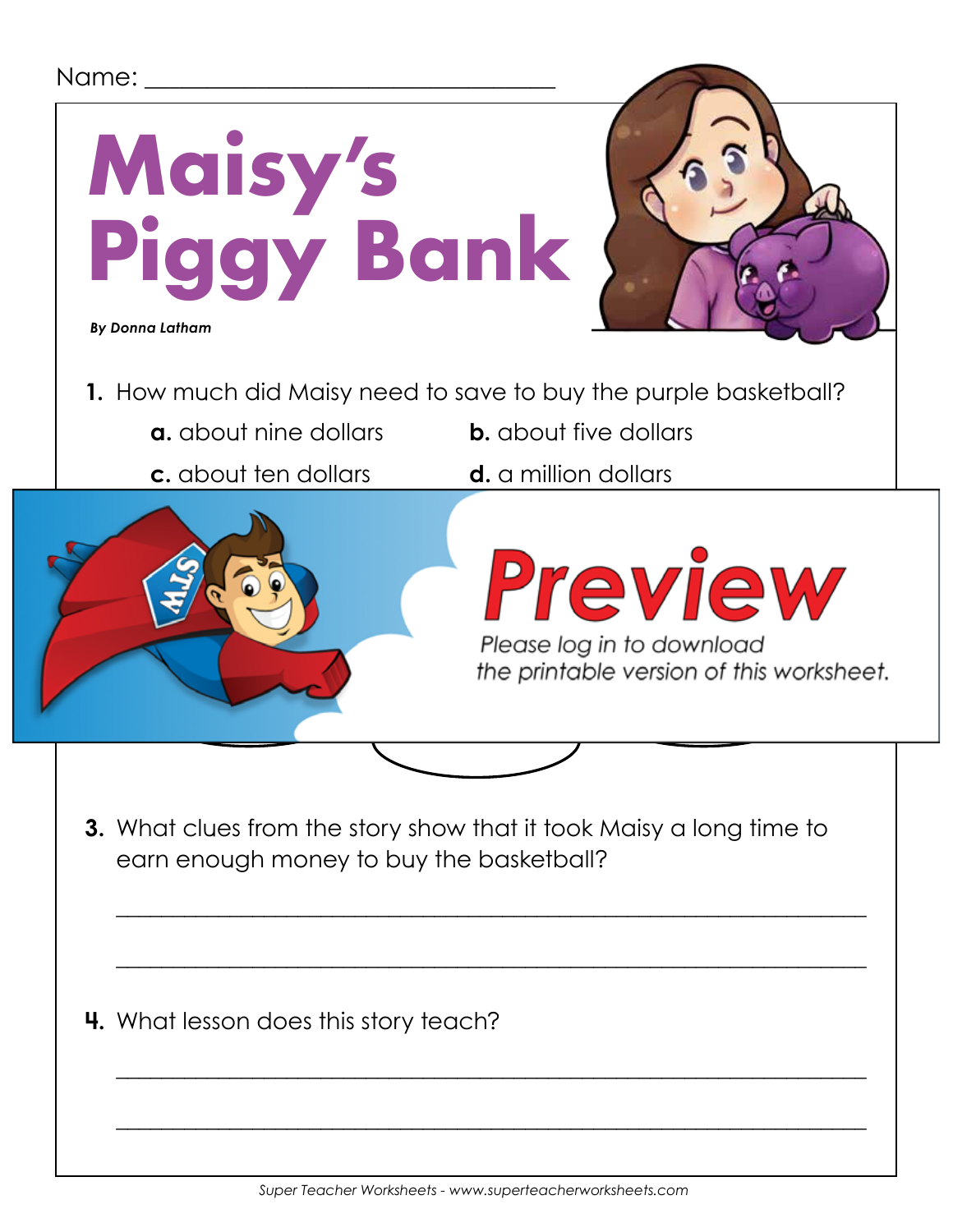# **Maisy's Piggy Bank**

## *Saving Up For Something Special*

In the story you just read, Maisy saved her money to buy something special. Write a paragraph about a time when you saved your money to buy something special. Your story could be real or made-up. Draw a picture to go along with your paragraph.